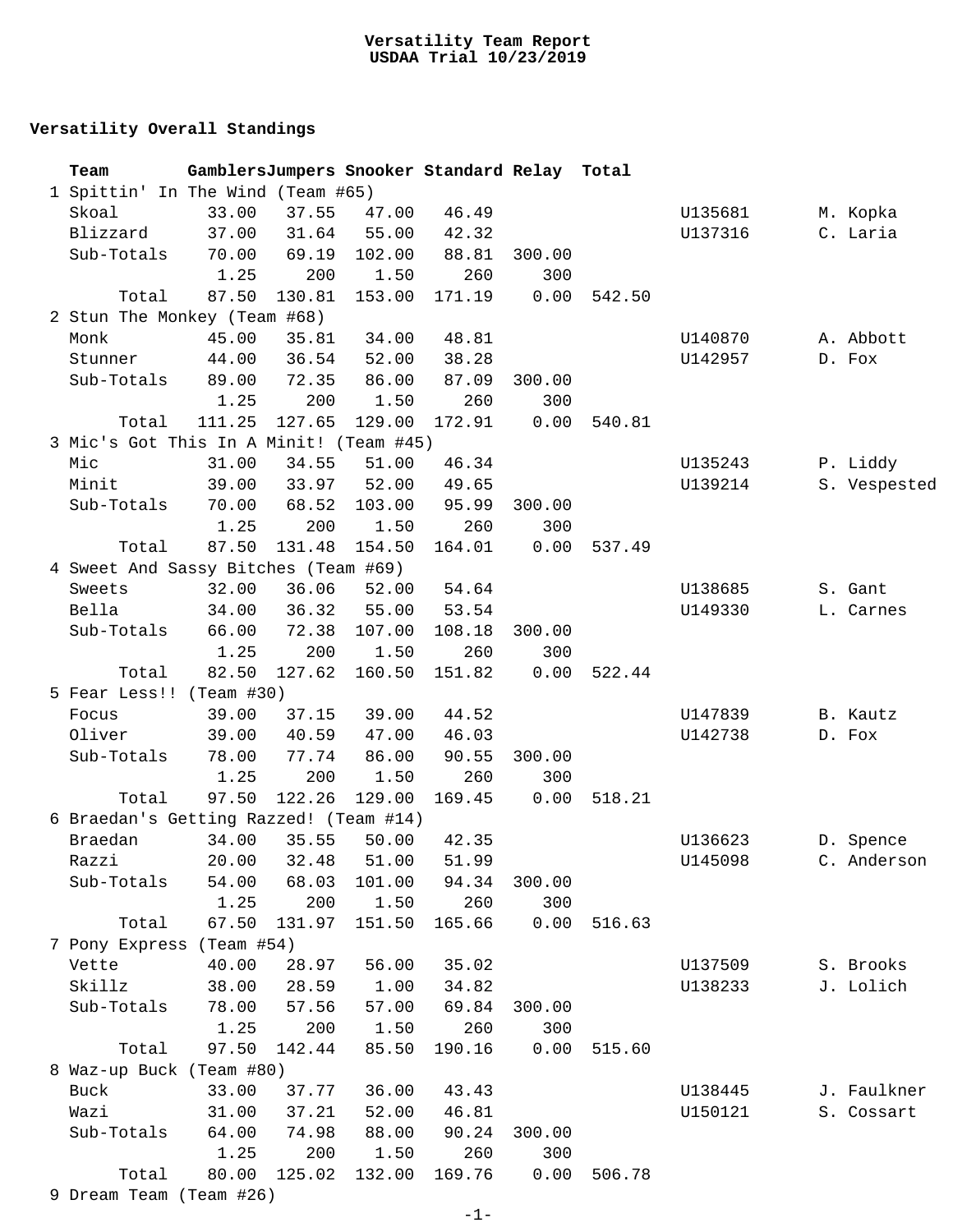| Speedo                                     | 37.00  | 33.69                                                                                          | 17.00  | 36.95       |               |        | U137863 | S. Crank     |
|--------------------------------------------|--------|------------------------------------------------------------------------------------------------|--------|-------------|---------------|--------|---------|--------------|
| Dreamer                                    | 40.00  | 40.85                                                                                          | 50.00  | 40.30       |               |        | U137372 | A. Beasley   |
| Sub-Totals                                 | 77.00  | 74.54                                                                                          | 67.00  | 77.25       | 300.00        |        |         |              |
|                                            | 1.25   | 200                                                                                            | 1.50   | 260         | 300           |        |         |              |
| Total                                      | 96.25  | 125.46                                                                                         | 100.50 | 182.75      | 0.00          | 504.96 |         |              |
| 10 Hold My Beer & Watch This! (Team #37)   |        |                                                                                                |        |             |               |        |         |              |
| Epic                                       | 45.00  | 34.65                                                                                          | 37.00  | 38.96       |               |        | U141068 | L. Brigante  |
| Skecher                                    | 27.00  | 47.07                                                                                          | 42.00  | 50.22       |               |        | U133370 | B. Davis     |
| Sub-Totals                                 | 72.00  | 81.72                                                                                          | 79.00  | 89.18       | 300.00        |        |         |              |
|                                            | 1.25   | 200                                                                                            | 1.50   | 260         | 300           |        |         |              |
| Total                                      | 90.00  | 118.28                                                                                         | 118.50 | 170.82      | 0.00          | 497.60 |         |              |
| 11 Family Ties (Team #28)                  |        |                                                                                                |        |             |               |        |         |              |
| Jax                                        | 41.00  | 26.83                                                                                          | 54.00  | 33.69       |               |        | U151919 | M. Fitch     |
| Bing                                       | 41.00  | 37.93                                                                                          | 54.00  | $\mathbf E$ |               |        | U143092 | K. Kosco     |
| Sub-Totals                                 | 82.00  | 64.76                                                                                          | 108.00 | 163.69      | 300.00        |        |         |              |
|                                            | 1.25   | 200                                                                                            | 1.50   | 260         | 300           |        |         |              |
| Total                                      | 102.50 | 135.24                                                                                         | 162.00 | 96.31       | 0.00          | 496.05 |         |              |
| 12 The Brodeo Clowns (Team #72)            |        |                                                                                                |        |             |               |        |         |              |
| Punch                                      | 40.00  | 34.01                                                                                          | 12.00  | 45.37       |               |        | U142602 | B. Duke      |
| Trek                                       | 36.00  | 35.42                                                                                          | 48.00  | 49.37       |               |        | U139540 | L. Duke      |
| Sub-Totals                                 |        |                                                                                                | 60.00  | 94.74       |               |        |         |              |
|                                            | 76.00  | 69.43                                                                                          |        | 260         | 300.00<br>300 |        |         |              |
|                                            | 1.25   | 200                                                                                            | 1.50   |             |               |        |         |              |
| Total                                      | 95.00  | 130.57                                                                                         | 90.00  | 165.26      | 0.00          | 480.83 |         |              |
| 13 Val And Stat (Team #78)                 |        |                                                                                                |        |             |               |        |         |              |
| Stat                                       | 41.00  | 32.87                                                                                          | 45.00  | 33.14       |               |        | U140251 | D. Sanders   |
| Val                                        | 35.00  | 27.00                                                                                          | 52.00  | $\mathbf E$ |               |        | U141791 | L. Zich      |
| Sub-Totals                                 | 76.00  | 59.87                                                                                          | 97.00  | 163.14      | 300.00        |        |         |              |
|                                            | 1.25   | 200                                                                                            | 1.50   | 260         | 300           |        |         |              |
| Total                                      | 95.00  | 140.13                                                                                         | 145.50 | 96.86       | 0.00          | 477.49 |         |              |
| 14 Black Babes (Team #10)                  |        |                                                                                                |        |             |               |        |         |              |
| Etta                                       | 35.00  | 40.98                                                                                          | 33.00  | 51.59       |               |        | U152457 | J. McDermott |
| Kailani                                    | 35.00  | 47.45                                                                                          | 39.00  | 48.66       |               |        | U152834 | M. Harris    |
| Sub-Totals                                 | 70.00  | 88.43                                                                                          | 72.00  | 100.25      | 300.00        |        |         |              |
|                                            |        | 1.25 200                                                                                       | 1.50   |             | 260 300       |        |         |              |
| Total                                      | 87.50  | 111.57                                                                                         | 108.00 | 159.75      | 0.00          | 466.82 |         |              |
| 15 Double TRI-ble (Team #24)               |        |                                                                                                |        |             |               |        |         |              |
| Fara                                       | 33.00  | 31.33                                                                                          | 39.00  | 56.98       |               |        | U138954 | E. Swanson   |
| Aston                                      | 31.00  | 38.71                                                                                          | 24.00  | 43.05       |               |        | U138688 | E. Heigel    |
| Sub-Totals                                 | 64.00  | 70.04                                                                                          | 63.00  | 100.03      | 300.00        |        |         |              |
|                                            | 1.25   | 200                                                                                            | 1.50   | 260         | 300           |        |         |              |
| Total                                      | 80.00  | 129.96                                                                                         | 94.50  | 159.97      | 0.00          | 464.43 |         |              |
| 16 Bringing That "A" Game! (Team #15)      |        |                                                                                                |        |             |               |        |         |              |
| Graphite                                   | 44.00  | 30.54                                                                                          | 57.00  | 34.78       |               |        | U140630 | P. Simpson   |
| Phenomenon                                 | 41.00  | 38.20                                                                                          | 30.00  | $\mathbf E$ |               |        | U142999 | M. Speagle   |
| Sub-Totals                                 | 85.00  | 68.74                                                                                          | 87.00  | 164.78      | 300.00        |        |         |              |
|                                            | 1.25   | 200                                                                                            | 1.50   | 260         | 300           |        |         |              |
| Total                                      | 106.25 | 131.26                                                                                         | 130.50 | 95.22       | 0.00          | 463.23 |         |              |
| 17 Stinkin' B (Team #67)                   |        |                                                                                                |        |             |               |        |         |              |
| Tinker                                     | 33.00  | $\mathbf{E}% _{t}\left  \mathbf{1}\right\rangle =\mathbf{1}_{t}\left  \mathbf{1}\right\rangle$ | 49.00  | 44.23       |               |        | U149808 | J. Bell      |
| Sydney                                     | 28.00  | 37.12                                                                                          | 56.00  | 50.36       |               |        | U136733 | G. Mortley   |
| Sub-Totals                                 | 61.00  | 137.12                                                                                         | 105.00 | 94.59       | 300.00        |        |         |              |
|                                            | 1.25   | 200                                                                                            | 1.50   | 260         | 300           |        |         |              |
| Total                                      | 76.25  | 62.88                                                                                          | 157.50 | 165.41      | 0.00          | 462.04 |         |              |
| 18 Black & White & Red All Over (Team #09) |        |                                                                                                |        |             |               |        |         |              |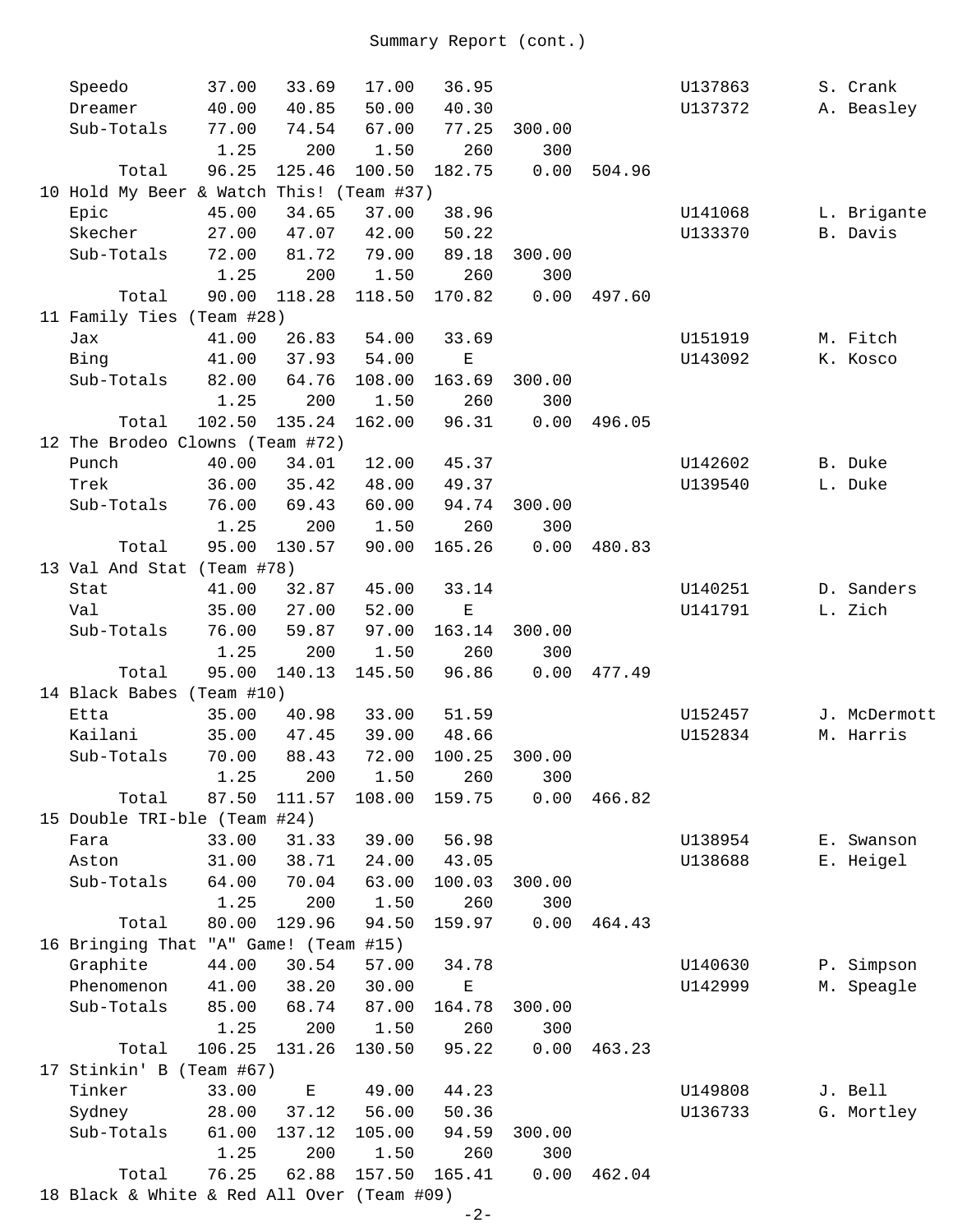| Wylie                                                      | 37.00  | 31.91                                                                                          | 18.00  | 38.70       |        |        | U156593 | S. Straub    |
|------------------------------------------------------------|--------|------------------------------------------------------------------------------------------------|--------|-------------|--------|--------|---------|--------------|
| Liberty                                                    | 40.00  | $\mathbf E$                                                                                    | 56.00  | 37.09       |        |        | U142812 | M. Lyons     |
| Sub-Totals                                                 | 77.00  | 131.91                                                                                         | 74.00  | 75.79       | 300.00 |        |         |              |
|                                                            | 1.25   | 200                                                                                            | 1.50   | 260         | 300    |        |         |              |
| Total                                                      | 96.25  | 68.09                                                                                          | 111.00 | 184.21      | 0.00   | 459.55 |         |              |
| 19 Penatomic (Team #52)                                    |        |                                                                                                |        |             |        |        |         |              |
| Penny                                                      | 34.00  | 34.18                                                                                          | 13.00  | 42.05       |        |        | U138849 | M. Kleiman   |
| Atom                                                       | 23.00  | 30.47                                                                                          | 36.00  | 46.02       |        |        | U138684 | S. Gant      |
| Sub-Totals                                                 | 57.00  | 64.65                                                                                          | 49.00  | 88.07       | 300.00 |        |         |              |
|                                                            | 1.25   | 200                                                                                            | 1.50   | 260         | 300    |        |         |              |
| Total                                                      | 71.25  | 135.35                                                                                         | 73.50  | 171.93      | 0.00   | 452.03 |         |              |
| 20 Royal Pains (Team #60)                                  |        |                                                                                                |        |             |        |        |         |              |
| Duke                                                       | 26.00  | 35.70                                                                                          | 52.00  | 76.16       |        |        | U151559 | B. Kimmel    |
| Sizzle                                                     | 27.00  | 33.06                                                                                          | 24.00  | 45.55       |        |        | U145759 | A. Castro    |
| Sub-Totals                                                 | 53.00  | 68.76                                                                                          | 76.00  | 121.71      | 300.00 |        |         |              |
|                                                            | 1.25   | 200                                                                                            | 1.50   | 260         | 300    |        |         |              |
| Total                                                      | 66.25  | 131.24                                                                                         | 114.00 | 138.29      | 0.00   | 449.78 |         |              |
| 21 Mostly Harmless (Team #47)                              |        |                                                                                                |        |             |        |        |         |              |
| Sequel                                                     | 37.00  | 32.75                                                                                          | 48.00  | $\mathbf E$ |        |        | U512120 | J. Gauntt    |
| Trillian                                                   | 37.00  | 39.33                                                                                          | 49.00  | 50.80       |        |        | U152238 | K. Parkinson |
| Sub-Totals                                                 | 74.00  | 72.08                                                                                          | 97.00  | 180.80      | 300.00 |        |         |              |
|                                                            | 1.25   | 200                                                                                            | 1.50   | 260         | 300    |        |         |              |
| Total                                                      | 92.50  | 127.92                                                                                         | 145.50 | 79.20       | 0.00   | 445.12 |         |              |
| 22 Atomic Cash (Team #05)                                  |        |                                                                                                |        |             |        |        |         |              |
| Cash                                                       | 31.00  | 38.37                                                                                          | 41.00  | $\mathbf E$ |        |        | U135157 | K. Stinnett  |
| Atomic                                                     | 33.00  | 26.35                                                                                          | 57.00  | 48.69       |        |        | U150414 | M. Speagle   |
| Sub-Totals                                                 | 64.00  | 64.72                                                                                          | 98.00  | 178.69      | 300.00 |        |         |              |
|                                                            | 1.25   | 200                                                                                            | 1.50   | 260         | 300    |        |         |              |
| Total                                                      | 80.00  | 135.28                                                                                         | 147.00 | 81.31       | 0.00   | 443.59 |         |              |
| 23 Toast To The Hot Chics (Team #74)                       |        |                                                                                                |        |             |        |        |         |              |
| Toast                                                      | 39.00  | 33.70                                                                                          | 25.00  | 46.43       |        |        | U131854 | M. Nunnink   |
| Chic                                                       | 46.00  | 28.32                                                                                          | 50.00  | $\mathbf E$ |        |        | U137830 | R. Eggie     |
| Sub-Totals                                                 | 85.00  | 62.02                                                                                          | 75.00  | 176.43      | 300.00 |        |         |              |
|                                                            | 1.25   | 200                                                                                            | 1.50   | 260         | 300    |        |         |              |
| Total                                                      | 106.25 | 137.98                                                                                         | 112.50 | 83.57       | 0.00   | 440.30 |         |              |
| 24 Keep'n It Low-key (Team #40)                            |        |                                                                                                |        |             |        |        |         |              |
| Panda                                                      | 27.00  | 31.09                                                                                          | 33.00  | 45.47       |        |        | U133128 | K. Rohr      |
| Loki                                                       | 37.00  | $\mathbf E$                                                                                    | 49.00  | 46.54       |        |        | U144883 | G. Mortley   |
| Sub-Totals                                                 | 64.00  | 131.09                                                                                         | 82.00  | 92.01       | 300.00 |        |         |              |
|                                                            | 1.25   | 200                                                                                            | 1.50   | 260         | 300    |        |         |              |
| Total                                                      | 80.00  | 68.91                                                                                          | 123.00 | 167.99      | 0.00   | 439.90 |         |              |
|                                                            |        |                                                                                                |        |             |        |        |         |              |
|                                                            |        |                                                                                                |        |             |        |        |         |              |
| 25 West Texas Tumbleweed Tille & Rambling Reddy (Team #81) |        |                                                                                                |        |             |        |        |         |              |
| Reddy                                                      | 36.00  | $\mathbf{E}% _{t}\left  \mathbf{1}\right\rangle =\mathbf{1}_{t}\left  \mathbf{1}\right\rangle$ | 44.00  | 45.30       |        |        | U147183 | B. Stephens  |
| Tillie                                                     | 31.00  | 42.37                                                                                          | 43.00  | 50.63       |        |        | U156043 | V. Cross     |
| Sub-Totals                                                 | 67.00  | 142.37                                                                                         | 87.00  | 95.93       | 300.00 |        |         |              |
|                                                            | 1.25   | 200                                                                                            | 1.50   | 260         | 300    |        |         |              |
| Total                                                      | 83.75  | 57.63                                                                                          | 130.50 | 164.07      | 0.00   | 435.95 |         |              |
| 26 Black Labs Matter (Team #11)                            |        |                                                                                                |        |             |        |        |         |              |
| Jackson                                                    | 28.00  | $\mathbf{E}% _{0}$                                                                             | 18.00  | 43.80       |        |        | U144146 | M. Erspamer  |
| Salsa                                                      | 36.00  | 28.54                                                                                          | 52.00  | 42.19       |        |        | U137961 | L. Zich      |
| Sub-Totals                                                 | 64.00  | 128.54                                                                                         | 70.00  | 85.99       | 300.00 |        |         |              |
|                                                            |        |                                                                                                |        |             |        |        |         |              |

```
-3-
```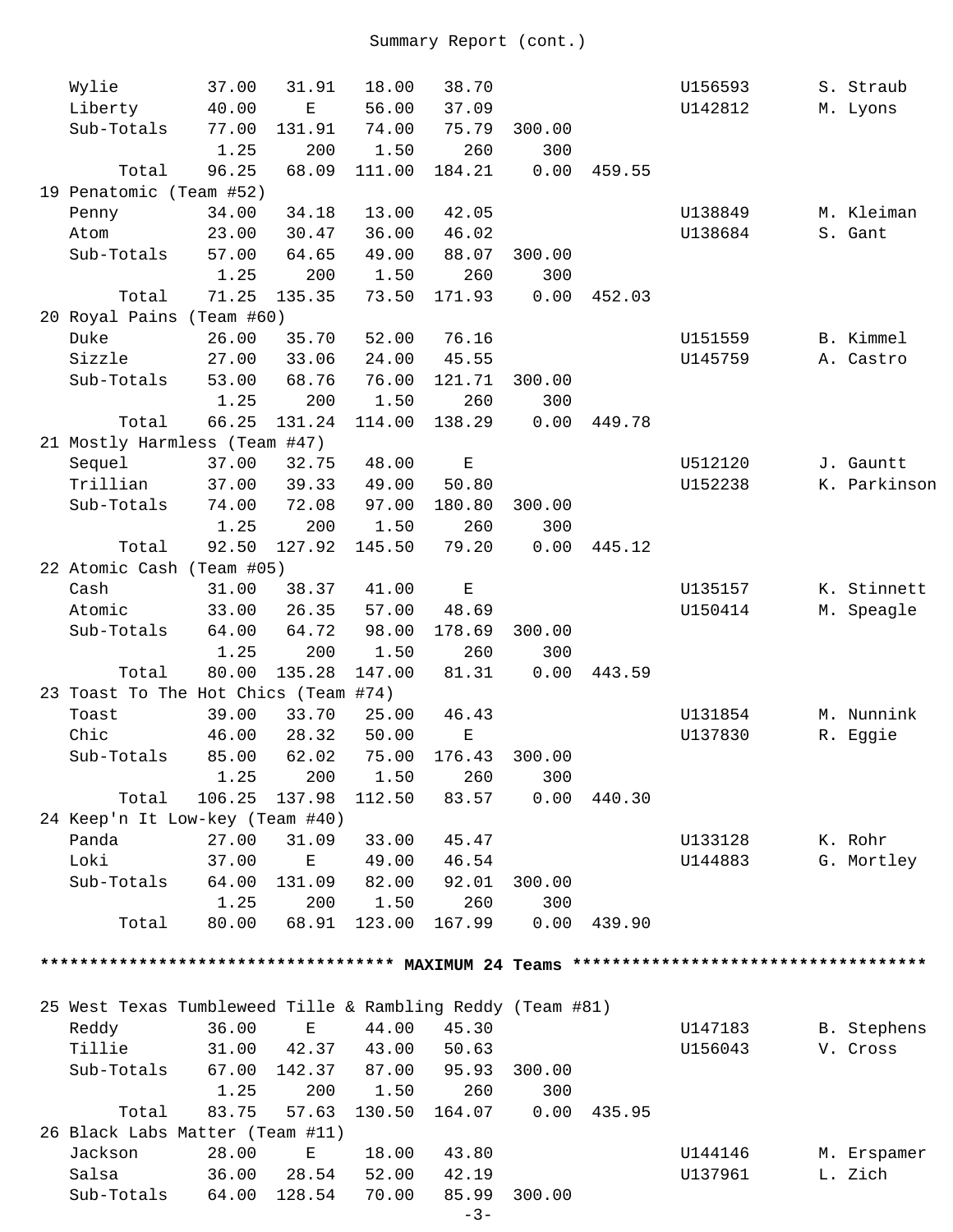|                                         | 1.25   | 200                     | 1.50   | 260         | 300    |        |         |              |
|-----------------------------------------|--------|-------------------------|--------|-------------|--------|--------|---------|--------------|
| Total                                   | 80.00  | 71.46                   | 105.00 | 174.01      | 0.00   | 430.47 |         |              |
| 27 Diamond Dogs (Team #20)              |        |                         |        |             |        |        |         |              |
| Decker                                  | 32.00  | 39.76                   | 43.00  | 47.19       |        |        | U142134 | V. Rutledge  |
| Ziggy                                   | 39.00  | 39.79                   | 49.00  | E           |        |        | U143216 | T. Krol      |
| Sub-Totals                              | 71.00  | 79.55                   | 92.00  | 177.19      | 300.00 |        |         |              |
|                                         | 1.25   | 200                     | 1.50   | 260         | 300    |        |         |              |
| Total                                   | 88.75  | 120.45                  | 138.00 | 82.81       | 0.00   | 430.01 |         |              |
| 28 Beach Boys (Team #06)                |        |                         |        |             |        |        |         |              |
| Nemo                                    | 30.00  | 33.42                   | 24.00  | $\mathbf E$ |        |        | U139807 | K. Brown     |
| Hurley                                  | 42.00  | 39.18                   | 57.00  | 39.82       |        |        | U141486 | K. Chase     |
| Sub-Totals                              | 72.00  | 72.60                   | 81.00  | 169.82      | 300.00 |        |         |              |
|                                         | 1.25   | 200                     | 1.50   | 260         | 300    |        |         |              |
| Total                                   | 90.00  | 127.40                  | 121.50 | 90.18       | 0.00   | 429.08 |         |              |
| 29 Double Trouble (Team #25)            |        |                         |        |             |        |        |         |              |
| Echo                                    | 39.00  | 29.34                   | 0.00   | 49.12       |        |        | U149095 | H. Miller    |
| Sassy                                   | 41.00  | $\mathbf E$             | 56.00  | 37.62       |        |        | U150679 | P. Fish      |
| Sub-Totals                              | 80.00  | 129.34                  | 56.00  | 86.74       | 300.00 |        |         |              |
|                                         | 1.25   | 200                     | 1.50   | 260         | 300    |        |         |              |
| Total                                   | 100.00 | 70.66                   | 84.00  | 173.26      | 0.00   | 427.92 |         |              |
| 30 Fantastic Explorers! (Team #29)      |        |                         |        |             |        |        |         |              |
| Fanta                                   | 38.00  | $\mathbf E$             | 24.00  | 35.79       |        |        | U141526 | S. Gutierrez |
| Dora                                    | 35.00  | 49.52                   | 39.00  | 41.77       |        |        | U133858 | P. Toro      |
| Sub-Totals                              | 73.00  | 149.52                  | 63.00  | 77.56       | 300.00 |        |         |              |
|                                         | 1.25   | 200                     | 1.50   | 260         | 300    |        |         |              |
|                                         |        |                         |        |             |        |        |         |              |
| Total                                   | 91.25  | 50.48                   | 94.50  | 182.44      | 0.00   | 418.67 |         |              |
| 31 DD-licious (Team #18)                |        |                         |        |             |        |        |         |              |
| Dahli                                   | 32.00  | Е                       | 12.00  | 43.59       |        |        | U153038 | L. Kras      |
| Simi                                    | 34.00  | 35.82                   | 44.00  | 47.30       |        |        | U145707 | S. Wirant    |
| Sub-Totals                              | 66.00  | 135.82                  | 56.00  | 90.89       | 300.00 |        |         |              |
|                                         | 1.25   | 200                     | 1.50   | 260         | 300    |        |         |              |
| Total                                   | 82.50  | 64.18                   | 84.00  | 169.11      | 0.00   | 399.79 |         |              |
| 32 Celt's Zesty Moves (Team #17)        |        |                         |        |             |        |        |         |              |
| Celt                                    |        | 34.00 35.93 33.00 63.89 |        |             |        |        | U138380 | E. Wilentz   |
| Zesty                                   | 23.00  | Ε                       | 45.00  | 49.03       |        |        | U134860 | S. Wirant    |
| Sub-Totals                              | 57.00  | 135.93                  | 78.00  | 112.92      | 300.00 |        |         |              |
|                                         | 1.25   | 200                     | 1.50   | 260         | 300    |        |         |              |
| Total                                   | 71.25  | 64.07                   | 117.00 | 147.08      | 0.00   | 399.40 |         |              |
| 33 Blur Of Fur (Team #12)               |        |                         |        |             |        |        |         |              |
| Zep                                     | 37.00  | 44.93                   | 56.00  | $\mathbf E$ |        |        | U136743 | C. Ratner    |
| Cullen                                  | 40.00  | 29.91                   | 9.00   | 53.85       |        |        | U138005 | J. Plamondon |
| Sub-Totals                              | 77.00  | 74.84                   | 65.00  | 183.85      | 300.00 |        |         |              |
|                                         | 1.25   | 200                     | 1.50   | 260         | 300    |        |         |              |
| Total                                   | 96.25  | 125.16                  | 97.50  | 76.15       | 0.00   | 395.06 |         |              |
| 34 Double D's Cleaning House (Team #22) |        |                         |        |             |        |        |         |              |
| Dusty                                   | 33.00  | 45.90                   | 44.00  | 57.62       |        |        | U143200 | H. Smith     |
| Dyson                                   | 20.00  | 39.18                   | 50.00  | $\mathbf E$ |        |        | U139603 | M. Haviland  |
| Sub-Totals                              | 53.00  | 85.08                   | 94.00  | 187.62      | 300.00 |        |         |              |
|                                         | 1.25   | 200                     | 1.50   | 260         | 300    |        |         |              |
| Total                                   | 66.25  | 114.92                  | 141.00 | 72.38       | 0.00   | 394.55 |         |              |
| 35 Border Cardi Party (Team #13)        |        |                         |        |             |        |        |         |              |
| Shadow                                  | 41.00  | Ε                       | 20.00  | 46.86       |        |        | U147795 | R. Petersen  |
| Sirrah                                  | 25.00  | 34.62                   | 32.00  | 49.89       |        |        | U135122 | J. Kurlander |
| Sub-Totals                              | 66.00  | 134.62                  | 52.00  | 96.75       | 300.00 |        |         |              |
|                                         |        |                         |        | $-4-$       |        |        |         |              |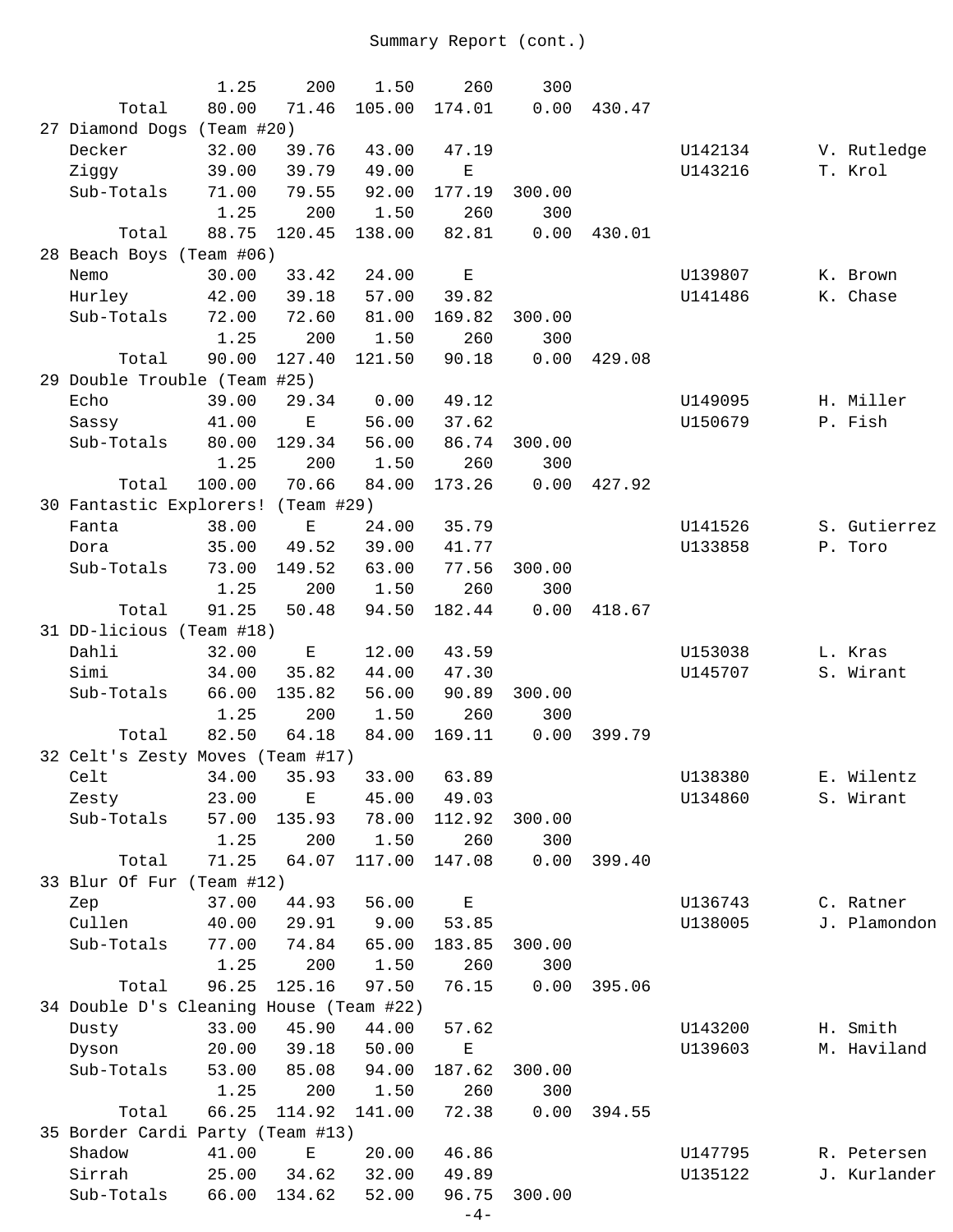|                                          | 1.25  | 200                    | 1.50   | 260         | 300    |        |         |       |             |
|------------------------------------------|-------|------------------------|--------|-------------|--------|--------|---------|-------|-------------|
| Total                                    | 82.50 | 65.38                  | 78.00  | 163.25      | 0.00   | 389.13 |         |       |             |
| 36 Pair Of Jax FTW (Team #50)            |       |                        |        |             |        |        |         |       |             |
| Jax                                      | 43.00 | Е                      | 44.00  | 45.85       |        |        | U152746 |       | L. Cummings |
| Buster                                   | 34.00 | $\mathbf E$            | 43.00  | 51.84       |        |        | U147127 | R. Ly |             |
| Sub-Totals                               | 77.00 | 200.00                 | 87.00  | 97.69       | 300.00 |        |         |       |             |
|                                          | 1.25  | 200                    | 1.50   | 260         | 300    |        |         |       |             |
| Total                                    | 96.25 | 0.00                   | 130.50 | 162.31      | 0.00   | 389.06 |         |       |             |
| 37 Fred & Ginger (Team #33)              |       |                        |        |             |        |        |         |       |             |
| Clewe                                    | 28.00 | E                      | 24.00  | 40.64       |        |        | U139670 |       | L. Kras     |
| Sadie                                    | 32.00 | 39.35                  | 33.00  | 52.29       |        |        | U140160 |       | K. Smith.   |
| Sub-Totals                               | 60.00 | 139.35                 | 57.00  | 92.93       | 300.00 |        |         |       |             |
|                                          | 1.25  | 200                    | 1.50   | 260         | 300    |        |         |       |             |
| Total                                    | 75.00 | 60.65                  | 85.50  | 167.07      | 0.00   | 388.22 |         |       |             |
| 38 Neo's Livin'                          |       | On The Edge (Team #48) |        |             |        |        |         |       |             |
| Edge                                     | 28.00 | 29.74                  | 45.00  | $\mathbf E$ |        |        | U136261 |       | P. Fish     |
| Neo                                      | 38.00 | Е                      | 51.00  | 38.92       |        |        | U136263 |       | S. Rolek    |
| Sub-Totals                               | 66.00 | 129.74                 | 96.00  | 168.92      | 300.00 |        |         |       |             |
|                                          | 1.25  | 200                    | 1.50   | 260         | 300    |        |         |       |             |
| Total                                    | 82.50 | 70.26                  | 144.00 | 91.08       | 0.00   | 387.84 |         |       |             |
| 39 Inked With Love (Team #38)            |       |                        |        |             |        |        |         |       |             |
| Ink                                      | 27.00 | 39.51                  | 13.00  | 44.74       |        |        | U134861 |       | L. Harper   |
| Agape                                    | 32.00 | 33.43                  | 52.00  | $\mathbf E$ |        |        | U132552 |       | K. Kent     |
| Sub-Totals                               | 59.00 | 72.94                  | 65.00  | 174.74      | 300.00 |        |         |       |             |
|                                          | 1.25  | 200                    | 1.50   | 260         | 300    |        |         |       |             |
| Total                                    | 73.75 | 127.06                 | 97.50  | 85.26       | 0.00   | 383.57 |         |       |             |
| 40 Kip Raya (Team #41)                   |       |                        |        |             |        |        |         |       |             |
| Raya                                     | 40.00 | 39.09                  | 55.00  | 44.48       |        |        | U133661 |       | S. Wesley   |
| Kip                                      | 30.00 | 44.36                  | 5.00   | $\mathbf E$ |        |        | U140726 |       | S. Jacobs   |
| Sub-Totals                               | 70.00 | 83.45                  | 60.00  | 174.48      | 300.00 |        |         |       |             |
|                                          | 1.25  | 200                    | 1.50   | 260         | 300    |        |         |       |             |
| Total                                    | 87.50 | 116.55                 | 90.00  | 85.52       | 0.00   | 379.57 |         |       |             |
| 41 Giddy Up D'Kin! (Team #34)            |       |                        |        |             |        |        |         |       |             |
| Giddy Marie 36.00 44.38                  |       |                        |        | 53.00 48.18 |        |        | U146000 |       | E. Evans    |
| D'Kin                                    | 34.00 | Ε                      | 50.00  | Ε           |        |        | U154516 |       | E. Smith    |
| Sub-Totals                               | 70.00 | 144.38                 | 103.00 | 178.18      | 300.00 |        |         |       |             |
|                                          | 1.25  | 200                    | 1.50   | 260         | 300    |        |         |       |             |
| Total                                    | 87.50 | 55.62                  | 154.50 | 81.82       | 0.00   | 379.44 |         |       |             |
| 42 Old Boys Are The Best Boys (Team #49) |       |                        |        |             |        |        |         |       |             |
| Kobe                                     | 33.00 | Е                      | 24.00  | 47.68       |        |        | U144152 |       | E. McCray   |
| Hype                                     | 26.00 | 32.86                  | 32.00  | 58.59       |        |        | U144438 |       | A. Blanton  |
| Sub-Totals                               | 59.00 | 132.86                 | 56.00  | 106.27      | 300.00 |        |         |       |             |
|                                          | 1.25  | 200                    | 1.50   | 260         | 300    |        |         |       |             |
| Total                                    | 73.75 | 67.14                  | 84.00  | 153.73      | 0.00   | 378.62 |         |       |             |
| 43 Versa's Hustle & Muscle (Team #79)    |       |                        |        |             |        |        |         |       |             |
| Bravo                                    | 22.00 | 32.06                  | 50.00  | $\mathbf E$ |        |        | U155387 |       | M. Fritz    |
| Bolt                                     | 44.00 | 38.64                  | 8.00   | 51.15       |        |        | U145958 |       | S. Milner   |
| Sub-Totals                               | 66.00 | 70.70                  | 58.00  | 181.15      | 300.00 |        |         |       |             |
|                                          | 1.25  | 200                    | 1.50   | 260         | 300    |        |         |       |             |
| Total                                    | 82.50 | 129.30                 | 87.00  | 78.85       | 0.00   | 377.65 |         |       |             |
| 44 Finding Happiness (Team #31)          |       |                        |        |             |        |        |         |       |             |
| Radar                                    | 33.00 | $\mathbf E$            | 49.00  | 60.00       |        |        | U153274 |       | S. Scott    |
| Joyful                                   | 31.00 | 42.57                  | 1.00   | 38.53       |        |        | U152028 |       | A. Lee      |
| Sub-Totals                               | 64.00 | 142.57                 | 50.00  | 98.53       | 300.00 |        |         |       |             |
|                                          |       |                        |        | $-5-$       |        |        |         |       |             |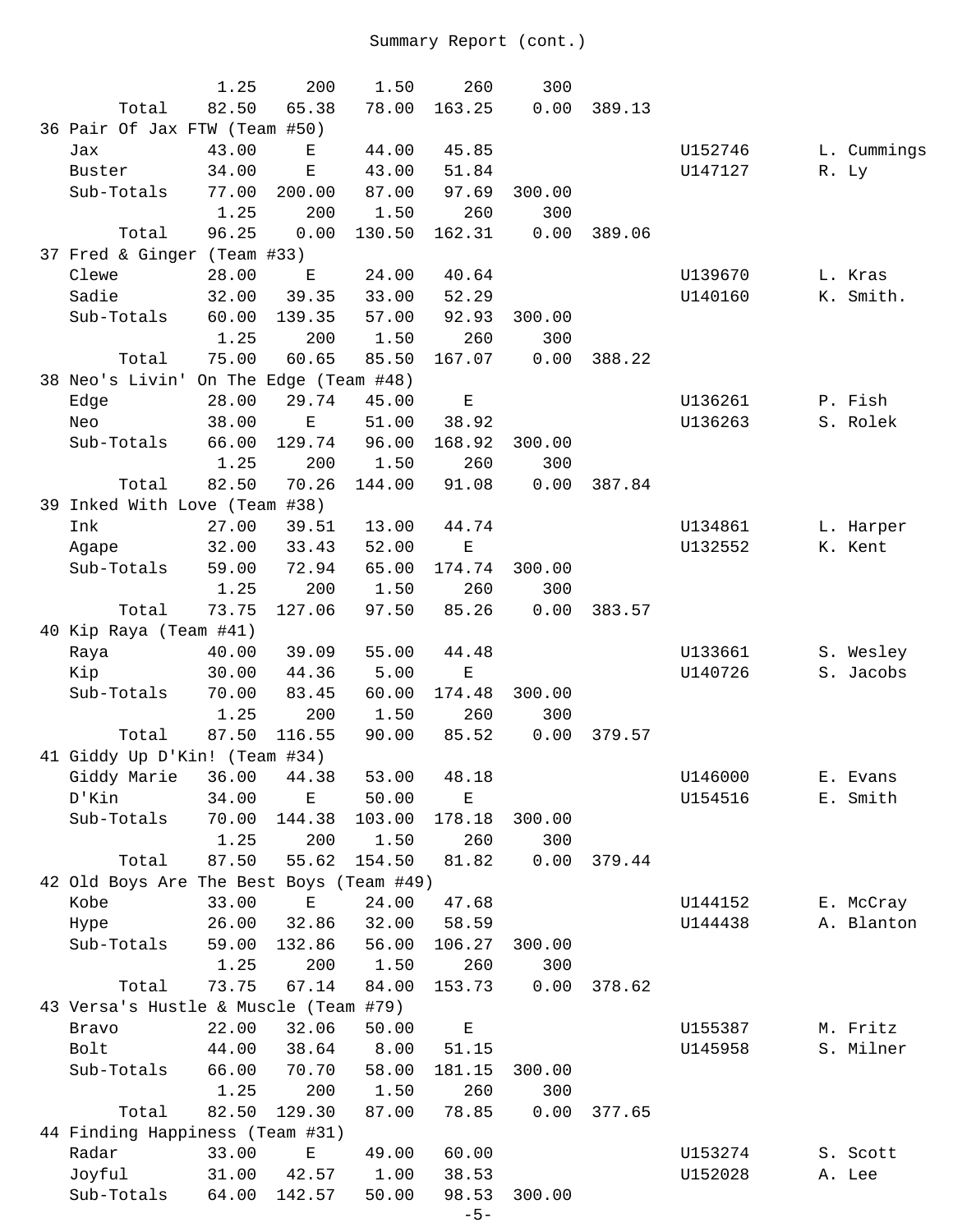|                                      | 1.25  | 200                | 1.50   | 260                | 300    |        |         |                |
|--------------------------------------|-------|--------------------|--------|--------------------|--------|--------|---------|----------------|
| Total                                | 80.00 | 57.43              | 75.00  | 161.47             | 0.00   | 373.90 |         |                |
| 45 Best Buds (Team #08)              |       |                    |        |                    |        |        |         |                |
|                                      |       |                    |        |                    |        |        |         |                |
| Ruthie                               | 25.00 | $\mathbf{E}% _{0}$ | 38.00  | $\mathbf{E}% _{0}$ |        |        | U139004 | R. Greene      |
| Nimbus                               | 40.00 | 32.00              | 52.00  | 43.11              |        |        | U134838 | L. Greene      |
| Sub-Totals                           | 65.00 | 132.00             | 90.00  | 173.11             | 300.00 |        |         |                |
|                                      | 1.25  | 200                | 1.50   | 260                | 300    |        |         |                |
| Total                                | 81.25 | 68.00              | 135.00 | 86.89              | 0.00   | 371.14 |         |                |
| 46 Swinging With Jed (Team #70)      |       |                    |        |                    |        |        |         |                |
| Swinger                              | 39.00 | Ε                  | 52.00  | $\mathbf E$        |        |        | U140009 | A. Davisson    |
| Jed                                  | 20.00 | 35.67              | 51.00  | 54.76              |        |        | U138857 | S. Cody        |
| Sub-Totals                           | 59.00 | 135.67             | 103.00 | 184.76             | 300.00 |        |         |                |
|                                      | 1.25  | 200                | 1.50   | 260                | 300    |        |         |                |
| Total                                | 73.75 | 64.33              | 154.50 | 75.24              | 0.00   | 367.82 |         |                |
| 47 Diamond And The Scruff (Team #19) |       |                    |        |                    |        |        |         |                |
| Super Gem                            | 36.00 | $\mathbf E$        | 9.00   | 42.24              |        |        | U137217 | R. Sutherland  |
| Casey                                | 32.00 | 45.34              | 26.00  | 47.87              |        |        | U147646 | T. Bowman      |
| Sub-Totals                           | 68.00 | 145.34             | 35.00  | 90.11              | 300.00 |        |         |                |
|                                      |       |                    |        |                    |        |        |         |                |
|                                      | 1.25  | 200                | 1.50   | 260                | 300    |        |         |                |
| Total                                | 85.00 | 54.66              | 52.50  | 169.89             | 0.00   | 362.05 |         |                |
| 48 A to Z (Team #02)                 |       |                    |        |                    |        |        |         |                |
| Alfie                                | 30.00 | $\mathbf E$        | 36.00  | $\mathbf E$        |        |        | U143131 | J. Moll        |
| Zoe                                  | 39.00 | 31.93              | 48.00  | 50.77              |        |        | U142304 | D. Deal        |
| Sub-Totals                           | 69.00 | 131.93             | 84.00  | 180.77             | 300.00 |        |         |                |
|                                      | 1.25  | 200                | 1.50   | 260                | 300    |        |         |                |
| Total                                | 86.25 | 68.07              | 126.00 | 79.23              | 0.00   | 359.55 |         |                |
| 49 2 Legit 2 Quit (Team #01)         |       |                    |        |                    |        |        |         |                |
| Andee                                | 22.00 | Е                  | 52.00  | 48.49              |        |        | U138491 | J. Terry       |
| Legitimate                           | 29.00 | $\mathbf E$        | 31.00  | 43.72              |        |        | U140926 | K. Kirkpatrick |
| Sub-Totals                           | 51.00 | 200.00             | 83.00  | 92.21              | 300.00 |        |         |                |
|                                      | 1.25  | 200                | 1.50   | 260                | 300    |        |         |                |
| Total                                | 63.75 | 0.00               | 124.50 | 167.79             | 0.00   | 356.04 |         |                |
| 50 Team Firewater (Team #71)         |       |                    |        |                    |        |        |         |                |
|                                      |       |                    |        |                    |        |        |         |                |
| Tillie                               | 22.00 | $\mathbf{E}$       |        | 51.00 42.56        |        |        | U809979 | J. Mahaney     |
| Ocean                                | 37.00 | Ε                  | 26.00  | 53.10              |        |        | U143369 | C. Larson      |
| Sub-Totals                           | 59.00 | 200.00             | 77.00  | 95.66              | 300.00 |        |         |                |
|                                      | 1.25  | 200                | 1.50   | 260                | 300    |        |         |                |
| Total                                | 73.75 | 0.00               | 115.50 | 164.34             | 0.00   | 353.59 |         |                |
| 51 Doogie Is On A Binge (Team #21)   |       |                    |        |                    |        |        |         |                |
| Doogie                               | 24.00 | 32.00              | 43.00  | $\mathbf E$        |        |        | U142349 | B. Gokbudak    |
| Binge                                | 31.00 | Е                  | 43.00  | 49.13              |        |        | U142348 | T. Golden      |
| Sub-Totals                           | 55.00 | 132.00             | 86.00  | 179.13             | 300.00 |        |         |                |
|                                      | 1.25  | 200                | 1.50   | 260                | 300    |        |         |                |
| Total                                | 68.75 | 68.00              | 129.00 | 80.87              | 0.00   | 346.62 |         |                |
| 52 Mini Border Crossing (Team #46)   |       |                    |        |                    |        |        |         |                |
| Mochi                                | 23.00 | 38.09              | 52.00  | 60.78              |        |        | U141635 | L. Matsubayash |
| Zydeco                               |       | Ε                  | 45.00  | Е                  |        |        |         | S. Orr         |
|                                      | 30.00 |                    |        |                    |        |        | U133110 |                |
| Sub-Totals                           | 53.00 | 138.09             | 97.00  | 190.78             | 300.00 |        |         |                |
|                                      | 1.25  | 200                | 1.50   | 260                | 300    |        |         |                |
| Total                                | 66.25 | 61.91              | 145.50 | 69.22              | 0.00   | 342.88 |         |                |
| 53 Rott 'n' Retriever (Team #58)     |       |                    |        |                    |        |        |         |                |
| Pit                                  | 33.00 | 36.97              | 5.00   | 51.99              |        |        | U149335 | A. Lamphere    |
| Garnet                               | 27.00 | 43.37              | 38.00  | $\mathbf E$        |        |        | R811209 | P. Miloglav-Re |
| Sub-Totals                           | 60.00 | 80.34              | 43.00  | 181.99             | 300.00 |        |         |                |
|                                      |       |                    |        |                    |        |        |         |                |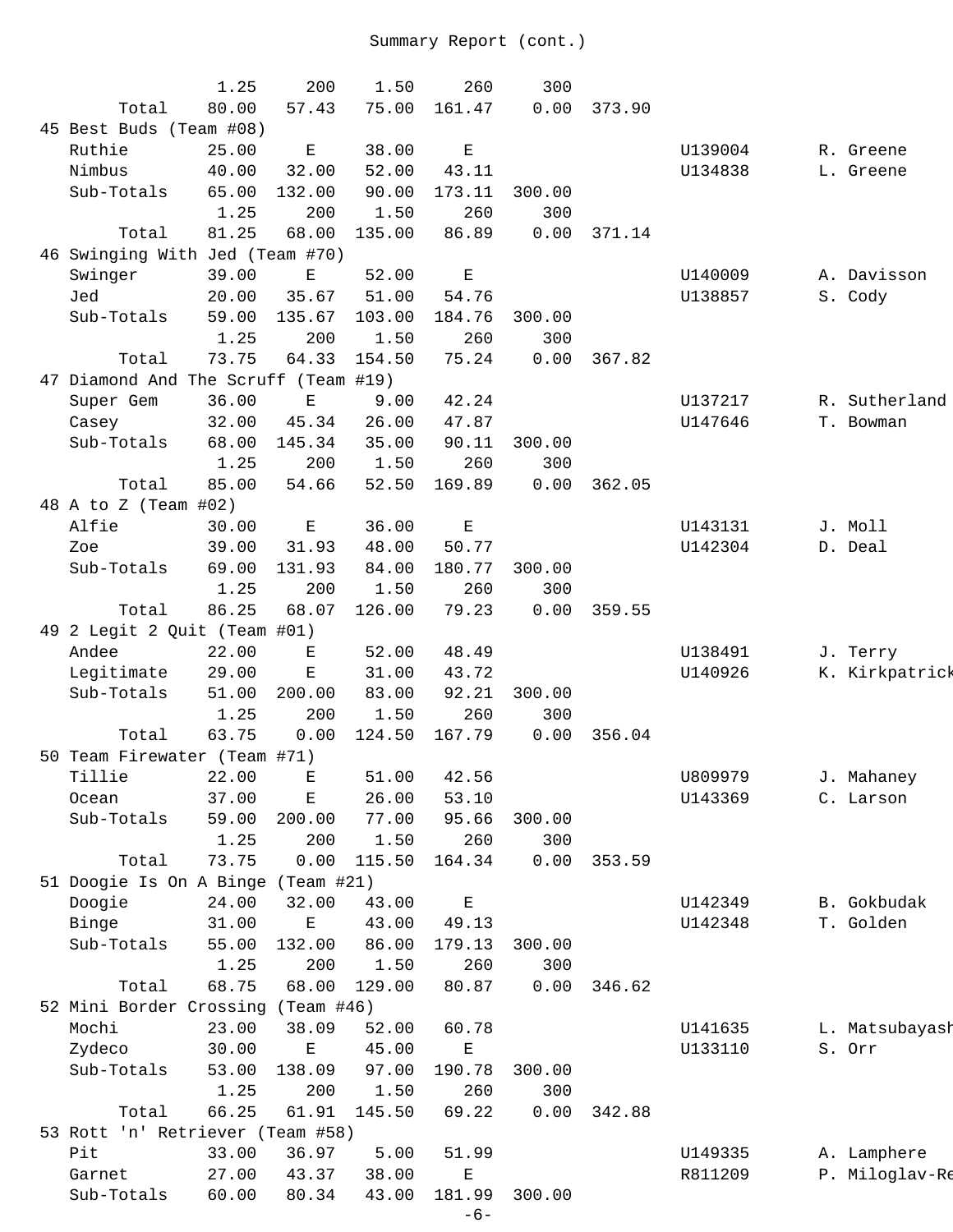|                                         | 1.25  | 200         | 1.50   | 260         | 300    |        |         |                |
|-----------------------------------------|-------|-------------|--------|-------------|--------|--------|---------|----------------|
| Total                                   | 75.00 | 119.66      | 64.50  | 78.01       | 0.00   | 337.17 |         |                |
| 54 Lover Boys (Team #43)                |       |             |        |             |        |        |         |                |
| Brody                                   | 40.00 | Ε           | 40.00  | 38.86       |        |        | U512651 | K. Holman      |
| Cameron                                 | 19.00 | $\mathbf E$ | 22.00  | 53.92       |        |        | U148267 | M. Holman      |
| Sub-Totals                              | 59.00 | 200.00      | 62.00  | 92.78       | 300.00 |        |         |                |
|                                         | 1.25  | 200         | 1.50   | 260         | 300    |        |         |                |
| Total                                   | 73.75 | 0.00        | 93.00  | 167.22      | 0.00   | 333.97 |         |                |
| 55 Pippin Hawk (Team #53)               |       |             |        |             |        |        |         |                |
| Hawk                                    | 23.00 | Ε           | 34.00  | 50.13       |        |        | U136676 | L. Bartol      |
| Pippin                                  | 34.00 | 33.04       | 39.00  | $\mathbf E$ |        |        | U134721 | L. Polazzi     |
| Sub-Totals                              | 57.00 | 133.04      | 73.00  | 180.13      | 300.00 |        |         |                |
|                                         | 1.25  | 200         | 1.50   | 260         | 300    |        |         |                |
| Total                                   | 71.25 | 66.96       | 109.50 | 79.87       | 0.00   | 327.58 |         |                |
| 56 Travelin' Pooches (Team #76)         |       |             |        |             |        |        |         |                |
| Hazel                                   | 23.00 | 44.96       | 38.00  | 70.30       |        |        | U137843 | J. Waytashek   |
| Ellie                                   | 24.00 | $\mathbf E$ | 12.00  | 51.55       |        |        | U148091 | A. Wiger       |
| Sub-Totals                              | 47.00 | 144.96      | 50.00  | 121.85      | 300.00 |        |         |                |
|                                         | 1.25  | 200         | 1.50   | 260         | 300    |        |         |                |
| Total                                   | 58.75 | 55.04       | 75.00  | 138.15      | 0.00   | 326.94 |         |                |
| 57 Willow Is Flying Sky High (Team #82) |       |             |        |             |        |        |         |                |
| Willow                                  | 17.00 | 40.51       | 39.00  | 61.50       |        |        | U512762 | L. Bartol      |
| Skylr                                   | 33.00 | $\mathbf E$ | 1.00   | 53.79       |        |        | U142921 | J. Kovacs      |
| Sub-Totals                              | 50.00 | 140.51      | 40.00  | 115.29      | 300.00 |        |         |                |
|                                         |       |             |        |             |        |        |         |                |
|                                         | 1.25  | 200         | 1.50   | 260         | 300    |        |         |                |
| Total                                   | 62.50 | 59.49       | 60.00  | 144.71      | 0.00   | 326.70 |         |                |
| 58 Got To Have Faith (Team #36)         |       |             |        |             |        |        |         |                |
| Singe                                   | 29.00 | 33.68       | 50.00  | 46.38       |        |        | U512482 | W. Williams-We |
| Lilah                                   | 32.00 | $\mathbf E$ | 12.00  | $\mathbf E$ |        |        | U149378 | R. Drill       |
| Sub-Totals                              | 61.00 | 133.68      | 62.00  | 176.38      | 300.00 |        |         |                |
|                                         | 1.25  | 200         | 1.50   | 260         | 300    |        |         |                |
| Total                                   | 76.25 | 66.32       | 93.00  | 83.62       | 0.00   | 319.19 |         |                |
| 59 Jump, Jump  SQUIRREL! (Team #39)     |       |             |        |             |        |        |         |                |
| Brink 33.00 43.02                       |       |             | 43.00  | 55.78       |        |        | U145310 | B. Martin      |
| Finnegan                                | 31.00 | Е           | 26.00  | Е           |        |        | U153808 | J. Goldberg    |
| Sub-Totals                              | 64.00 | 143.02      | 69.00  | 185.78      | 300.00 |        |         |                |
|                                         | 1.25  | 200         | 1.50   | 260         | 300    |        |         |                |
| Total                                   | 80.00 | 56.98       | 103.50 | 74.22       | 0.00   | 314.70 |         |                |
| 60 Anything Can Happen (Team #04)       |       |             |        |             |        |        |         |                |
| Kash                                    | 18.00 | 37.88       | 43.00  | 56.60       |        |        | U141070 | T. Elison      |
| Corey                                   | 29.00 | $\mathbf E$ | 37.00  | $\mathbf E$ |        |        | U132192 | M. Howard      |
| Sub-Totals                              | 47.00 | 137.88      | 80.00  | 186.60      | 300.00 |        |         |                |
|                                         | 1.25  | 200         | 1.50   | 260         | 300    |        |         |                |
| Total                                   | 58.75 | 62.12       | 120.00 | 73.40       | 0.00   | 314.27 |         |                |
| 61 Ragin' Cin (Team #56)                |       |             |        |             |        |        |         |                |
| Cinder                                  | 18.00 | 46.85       | 5.00   | $\mathbf E$ |        |        | U150788 | T. Elison      |
| Courageous                              | 24.00 | 34.69       | 36.00  | 51.25       |        |        | U149292 | C. Ciardelli   |
| Sub-Totals                              | 42.00 | 81.54       | 41.00  | 181.25      | 300.00 |        |         |                |
|                                         | 1.25  | 200         | 1.50   | 260         | 300    |        |         |                |
| Total                                   | 52.50 | 118.46      | 61.50  | 78.75       | 0.00   | 311.21 |         |                |
| 62 SHINE Like A ROCKSTAR!!! (Team #62)  |       |             |        |             |        |        |         |                |
| Shiny                                   | 30.00 | $\mathbf E$ | 55.00  | $\mathbf E$ |        |        | U149254 | S. Gutierrez   |
| Jovi                                    | 34.00 | $\mathbf E$ | 34.00  | 42.17       |        |        | U140720 | S. Gutierrez   |
| Sub-Totals                              | 64.00 | 200.00      | 89.00  | 172.17      | 300.00 |        |         |                |
|                                         |       |             |        | $-7-$       |        |        |         |                |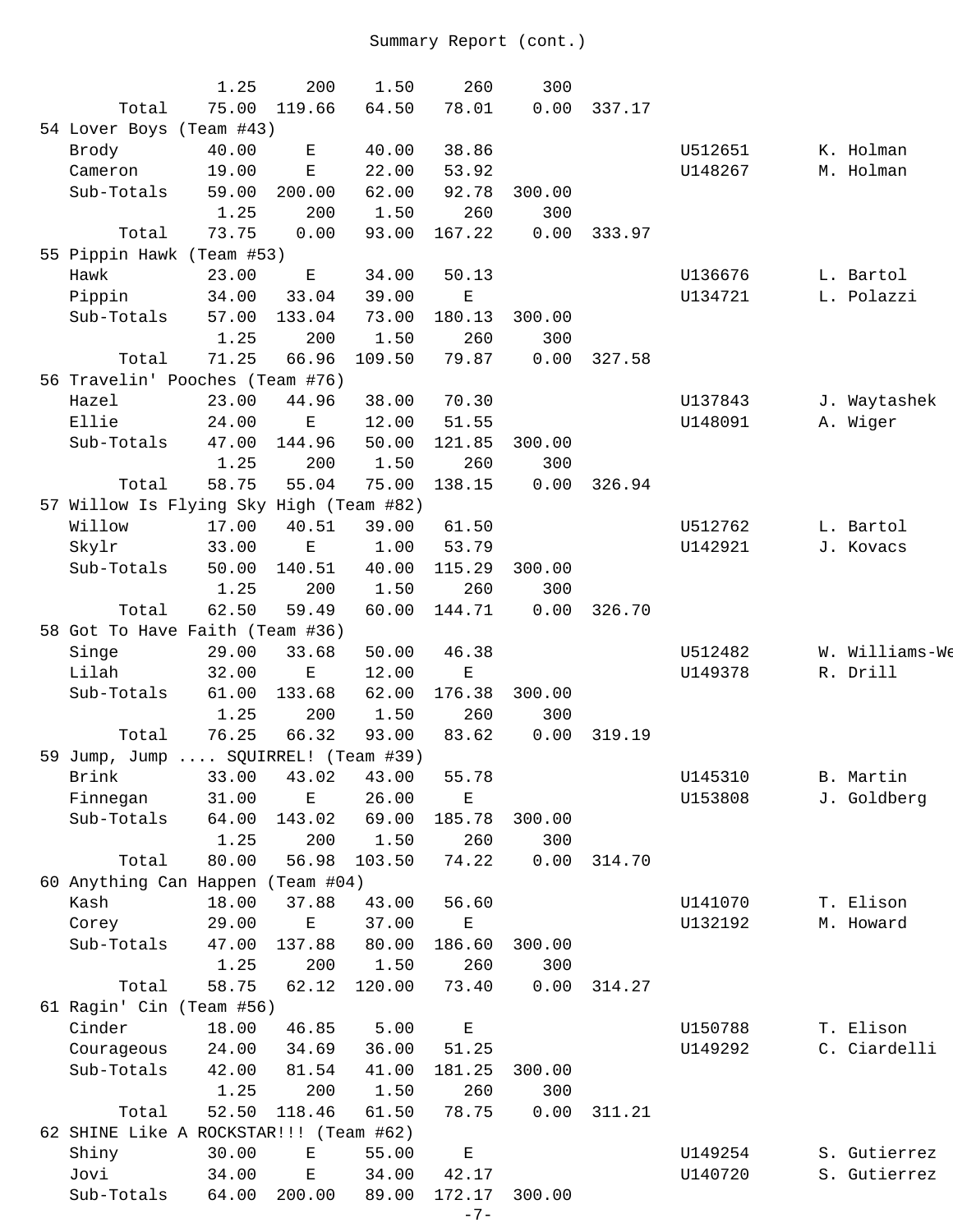|                                            | 1.25  | 200           | 1.50   | 260                | 300    |        |         |               |
|--------------------------------------------|-------|---------------|--------|--------------------|--------|--------|---------|---------------|
| Total                                      | 80.00 | 0.00          | 133.50 | 87.83              | 0.00   | 301.33 |         |               |
| 63 Scotch on the Rocks (Team #61)          |       |               |        |                    |        |        |         |               |
| Ember                                      | 34.00 | 47.84         | 43.00  | 55.05              |        |        | U145887 | T. Verrelli   |
| Lt                                         | 32.00 | $\mathbf E$   | 18.00  | Е                  |        |        | U155790 | K. Verrelli   |
| Sub-Totals                                 | 66.00 | 147.84        | 61.00  | 185.05             | 300.00 |        |         |               |
|                                            | 1.25  | 200           | 1.50   | 260                | 300    |        |         |               |
| Total                                      | 82.50 | 52.16         | 91.50  | 74.95              | 0.00   | 301.11 |         |               |
| 64 Caution! Chemical Combustion (Team #16) |       |               |        |                    |        |        |         |               |
| Zyme                                       | 23.00 | 58.18         | 18.00  | Е                  |        |        | U131922 | C. Voelker    |
| Torch                                      | 41.00 | $\mathbf E$   | 44.00  | 48.07              |        |        | U140173 | J. Hoye       |
| Sub-Totals                                 | 64.00 | 158.18        | 62.00  | 178.07             | 300.00 |        |         |               |
|                                            | 1.25  | 200           | 1.50   | 260                | 300    |        |         |               |
| Total                                      | 80.00 | 41.82         | 93.00  | 81.93              | 0.00   | 296.75 |         |               |
| 65 Ridley Slips The Tach-le (Team #57)     |       |               |        |                    |        |        |         |               |
| Tach                                       | 33.00 | $\mathbf E$   | 31.00  | $\mathbf{E}% _{0}$ |        |        | U146261 | K. Clement    |
| Ridley                                     | 23.00 | 33.69         | 19.00  | 49.05              |        |        | U148211 | S. Aubois     |
| Sub-Totals                                 | 56.00 | 133.69        | 50.00  | 179.05             | 300.00 |        |         |               |
|                                            | 1.25  | 200           | 1.50   | 260                | 300    |        |         |               |
| Total                                      | 70.00 | 66.31         | 75.00  | 80.95              | 0.00   | 292.26 |         |               |
| 66 Q.E.D. (Team #55)                       |       |               |        |                    |        |        |         |               |
| Quid                                       | 27.00 | Ε             | 12.00  | $\mathbf E$        |        |        | U136674 | B. Miller     |
| Ellie                                      | 29.00 | 49.64         | 50.00  | 51.54              |        |        | U134067 | K. Barnhart   |
| Sub-Totals                                 | 56.00 | 149.64        | 62.00  | 181.54             | 300.00 |        |         |               |
|                                            | 1.25  | 200           | 1.50   | 260                | 300    |        |         |               |
| Total                                      | 70.00 | 50.36         | 93.00  | 78.46              | 0.00   | 291.82 |         |               |
| 67 Parking Violation (Team #51)            |       |               |        |                    |        |        |         |               |
| Motive                                     | 24.00 | Ε             | 4.00   | 54.55              |        |        | U155009 | L. Colville   |
| Parker                                     | 34.00 | $\mathbf E$   | 42.00  | 57.49              |        |        | U812675 | L. Erich      |
| Sub-Totals                                 | 58.00 | 200.00        | 46.00  | 112.04             | 300.00 |        |         |               |
|                                            | 1.25  | 200           | 1.50   | 260                | 300    |        |         |               |
| Total                                      | 72.50 | 0.00          | 69.00  | 147.96             | 0.00   | 289.46 |         |               |
| 68 Special Sharp Shooters (Team #64)       |       |               |        |                    |        |        |         |               |
| Sabrina 21.00                              |       | E 32.00 63.50 |        |                    |        |        | U146949 | J. Sabraski   |
| Trigger                                    | Ε     | Е             | 38.00  | 41.44              |        |        | U135725 | S. Nichols    |
| Sub-Totals                                 | 21.00 | 200.00        | 70.00  | 104.94             | 300.00 |        |         |               |
|                                            | 1.25  | 200           | 1.50   | 260                | 300    |        |         |               |
| Total                                      | 26.25 | 0.00          | 105.00 | 155.06             | 0.00   | 286.31 |         |               |
| 69 Girls Just Wanna Have Fun (Team #35)    |       |               |        |                    |        |        |         |               |
| Maewyn                                     | 29.00 | E             | 48.00  | 44.07              |        |        | U144983 | L. Rose       |
| Lyric                                      | 23.00 | $\mathbf E$   | 39.00  | Ε                  |        |        | U144551 | D. Lazaro     |
| Sub-Totals                                 | 52.00 | 200.00        | 87.00  | 174.07             | 300.00 |        |         |               |
|                                            | 1.25  | 200           | 1.50   | 260                | 300    |        |         |               |
| Total                                      | 65.00 | 0.00          | 130.50 | 85.93              | 0.00   | 281.43 |         |               |
| 70 The Flying Scotsmen (Team #73)          |       |               |        |                    |        |        |         |               |
| Ruckus                                     | 21.00 | 45.21         | 42.00  | 57.22              |        |        | U149030 | L. Dempsey    |
| Valid                                      | 34.00 | $\mathbf E$   | 12.00  | Е                  |        |        | U154804 | M. Erspamer   |
| Sub-Totals                                 | 55.00 | 145.21        | 54.00  | 187.22             | 300.00 |        |         |               |
|                                            | 1.25  | 200           | 1.50   | 260                | 300    |        |         |               |
| Total                                      | 68.75 | 54.79         | 81.00  | 72.78              | 0.00   | 277.32 |         |               |
| 71 Elise plays with Phire (Team #27)       |       |               |        |                    |        |        |         |               |
| Elise                                      | 22.00 | 58.19         | 33.00  | $\mathbf E$        |        |        | U133559 | T. Desrosiers |
| Phire                                      | 31.00 | 51.38         | 39.00  | $\mathbf E$        |        |        | U510054 | B. Atkinson   |
| Sub-Totals                                 | 53.00 | 109.57        | 72.00  | 260.00             | 300.00 |        |         |               |
|                                            |       |               |        | $-8-$              |        |        |         |               |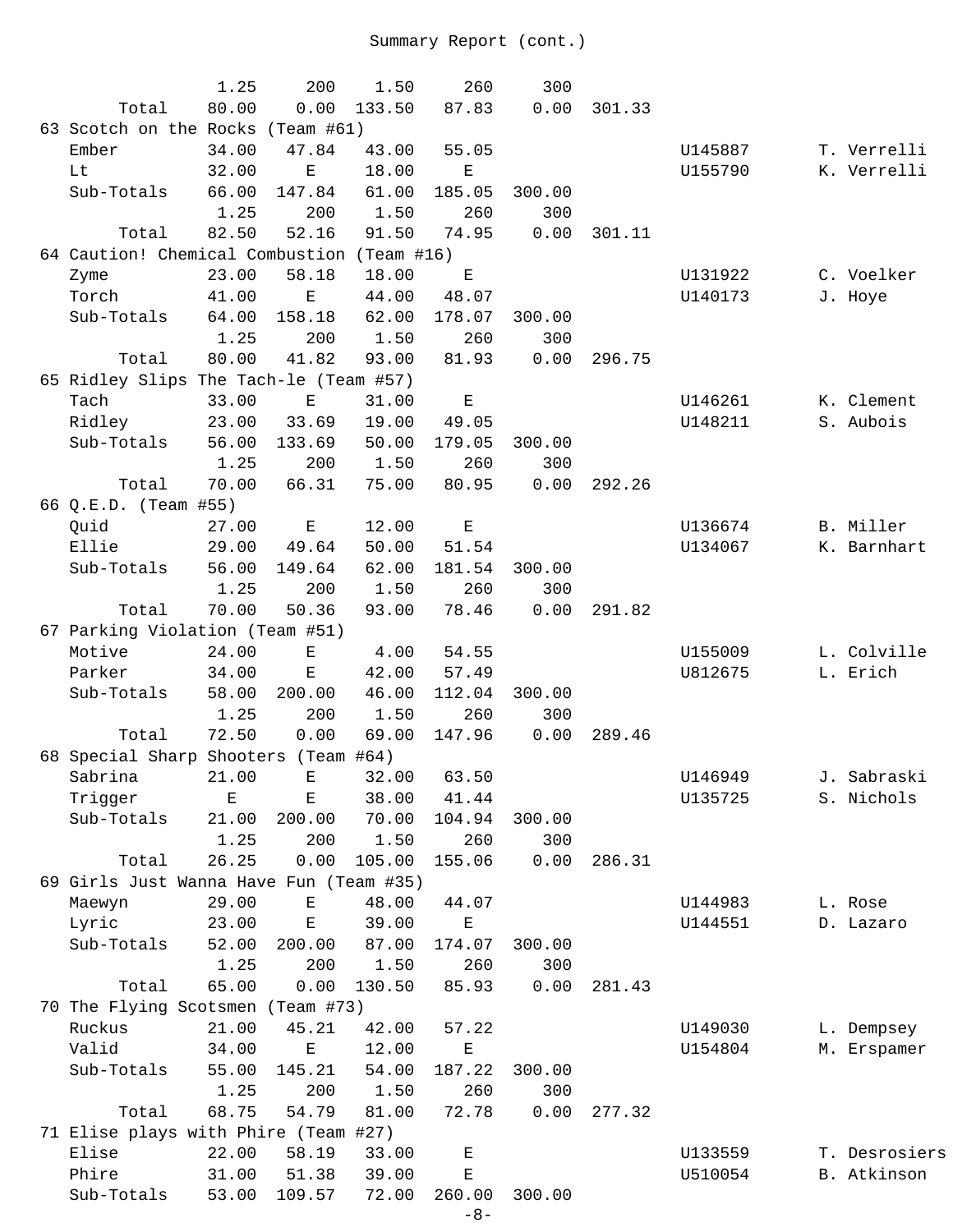|                                                         | 1.25  | 200                                                                                            | 1.50                                                                                           | 260                | 300    |        |         |         |               |
|---------------------------------------------------------|-------|------------------------------------------------------------------------------------------------|------------------------------------------------------------------------------------------------|--------------------|--------|--------|---------|---------|---------------|
| Total                                                   | 66.25 | 90.43                                                                                          | 108.00                                                                                         | 0.00               | 0.00   | 264.68 |         |         |               |
| 72 Loud and Proud (Team #42)                            |       |                                                                                                |                                                                                                |                    |        |        |         |         |               |
| Cosmic                                                  | 33.00 | 31.05                                                                                          | 17.00                                                                                          | Е                  |        |        | U150137 |         | K. Sheerer    |
| Static                                                  | 26.00 | 39.18                                                                                          | 19.00                                                                                          | $\mathbf{E}% _{0}$ |        |        | U140347 |         | C. Hiles      |
| Sub-Totals                                              | 59.00 | 70.23                                                                                          | 36.00                                                                                          | 260.00             | 300.00 |        |         |         |               |
|                                                         | 1.25  | 200                                                                                            | 1.50                                                                                           | 260                | 300    |        |         |         |               |
| Total                                                   | 73.75 | 129.77                                                                                         | 54.00                                                                                          | 0.00               | 0.00   | 257.52 |         |         |               |
| 73 Beauty & The Beast (Team #07)                        |       |                                                                                                |                                                                                                |                    |        |        |         |         |               |
| Bode                                                    | 20.00 | $\mathbf E$                                                                                    | 33.00                                                                                          | 45.50              |        |        | U148865 |         | S. Sprouls    |
| Bling Bling                                             | 20.00 | 44.10                                                                                          | 5.00                                                                                           | $\mathbf E$        |        |        | U150966 |         | K. Schierbaum |
| Sub-Totals                                              | 40.00 | 144.10                                                                                         | 38.00                                                                                          | 175.50             | 300.00 |        |         |         |               |
|                                                         | 1.25  | 200                                                                                            | 1.50                                                                                           | 260                | 300    |        |         |         |               |
| Total                                                   | 50.00 | 55.90                                                                                          | 57.00                                                                                          | 84.50              | 0.00   | 247.40 |         |         |               |
| 74 Ali's Riding The High Tide! (Team #03)               |       |                                                                                                |                                                                                                |                    |        |        |         |         |               |
| Ali                                                     | 38.00 | Ε                                                                                              | 38.00                                                                                          | Е                  |        |        | U147291 |         | A. Bower      |
| Tide                                                    | 38.00 | 30.06                                                                                          | 16.00                                                                                          | Е                  |        |        | U135487 |         | V. Rutledge   |
| Sub-Totals                                              | 76.00 | 130.06                                                                                         | 54.00                                                                                          | 260.00             | 300.00 |        |         |         |               |
|                                                         | 1.25  | 200                                                                                            | 1.50                                                                                           | 260                | 300    |        |         |         |               |
| Total                                                   | 95.00 | 69.94                                                                                          | 81.00                                                                                          | 0.00               | 0.00   | 245.94 |         |         |               |
| 75 Torch The Ring! (Team #75)                           |       |                                                                                                |                                                                                                |                    |        |        |         |         |               |
| Ringer                                                  | 15.00 | 46.82                                                                                          | 31.00                                                                                          | Ε                  |        |        | U137767 |         | A. Garcia     |
| Wick                                                    | 21.00 | 39.59                                                                                          | 4.00                                                                                           | $\mathbf{E}% _{0}$ |        |        | U146470 |         | N. Woodside   |
| Sub-Totals                                              | 36.00 |                                                                                                |                                                                                                |                    |        |        |         |         |               |
|                                                         |       | 86.41                                                                                          | 35.00                                                                                          | 260.00             | 300.00 |        |         |         |               |
|                                                         | 1.25  | 200                                                                                            | 1.50                                                                                           | 260                | 300    |        |         |         |               |
| Total                                                   | 45.00 | 113.59                                                                                         | 52.50                                                                                          | 0.00               | 0.00   | 211.09 |         |         |               |
| 76 Magnificent Reds (Team #44)                          |       |                                                                                                |                                                                                                |                    |        |        |         |         |               |
| Rumba                                                   | 28.00 | Ε                                                                                              | 12.00                                                                                          | Е                  |        |        | U512208 |         | J. Ramirez    |
| Huckleberry                                             | 28.00 | 45.56                                                                                          | 38.00                                                                                          | Е                  |        |        | U145581 |         | J. Goldberg   |
| Sub-Totals                                              | 56.00 | 145.56                                                                                         | 50.00                                                                                          | 260.00             | 300.00 |        |         |         |               |
|                                                         | 1.25  | 200                                                                                            | 1.50                                                                                           | 260                | 300    |        |         |         |               |
| Total                                                   | 70.00 | 54.44                                                                                          | 75.00                                                                                          | 0.00               | 0.00   | 199.44 |         |         |               |
| 77 Tried And True (Team #77)                            |       |                                                                                                |                                                                                                |                    |        |        |         |         |               |
| Hana                                                    | 35.00 | 32.89                                                                                          | 38.00                                                                                          | Е                  |        |        | U137566 |         | D. McCormick  |
| Gino                                                    | 21.00 | Е                                                                                              | 1.00                                                                                           | Е                  |        |        | U141513 |         | M. Francis    |
| Sub-Totals                                              | 56.00 | 132.89                                                                                         | 39.00                                                                                          | 260.00             | 300.00 |        |         |         |               |
|                                                         | 1.25  | 200                                                                                            | 1.50                                                                                           | 260                | 300    |        |         |         |               |
| Total                                                   | 70.00 | 67.11                                                                                          | 58.50                                                                                          | 0.00               | 0.00   | 195.61 |         |         |               |
| 78 Double Siber Derps (Team #23)                        |       |                                                                                                |                                                                                                |                    |        |        |         |         |               |
| Spencer Davis                                           |       | 18.00                                                                                          | $\mathbf{E}% _{t}\left  \mathbf{1}\right\rangle =\mathbf{1}_{t}\left  \mathbf{1}\right\rangle$ | 19.00              | 53.83  |        |         | U145351 | A. DeC        |
| Kayak                                                   | 16.00 | $\mathbf E$                                                                                    | 12.00                                                                                          | Е                  |        |        | U142028 |         | T. Roth       |
| Sub-Totals                                              | 34.00 | 200.00                                                                                         | 31.00                                                                                          | 183.83             | 300.00 |        |         |         |               |
|                                                         | 1.25  | 200                                                                                            | 1.50                                                                                           | 260                | 300    |        |         |         |               |
| Total                                                   | 42.50 | 0.00                                                                                           | 46.50                                                                                          | 76.17              | 0.00   | 165.17 |         |         |               |
| 79 Roxie & Spice Go The Distance With Moxie! (Team #59) |       |                                                                                                |                                                                                                |                    |        |        |         |         |               |
| Roxie                                                   | 20.00 | 42.00                                                                                          | 11.00                                                                                          | Е                  |        |        | U154904 |         | B. Robey      |
| Spice C                                                 | 34.00 | $\mathbf E$                                                                                    | Abs                                                                                            | $\mathbf E$        |        |        | U144047 |         | M. Check      |
| Sub-Totals                                              | 54.00 | 142.00                                                                                         | 11.00                                                                                          | 260.00             | 300.00 |        |         |         |               |
|                                                         | 1.25  | 200                                                                                            | 1.50                                                                                           | 260                | 300    |        |         |         |               |
| Total                                                   | 67.50 | 58.00                                                                                          | 16.50                                                                                          | 0.00               | 0.00   | 142.00 |         |         |               |
| 80 Flashing Wats Of Lightning (Team #32)                |       |                                                                                                |                                                                                                |                    |        |        |         |         |               |
| Flash                                                   | 24.00 | Abs                                                                                            | Abs                                                                                            | $\mathbf{E}% _{0}$ |        |        | U138948 |         | K. Adams      |
| Watson                                                  | 38.00 | $\mathbf{E}% _{t}\left  \mathbf{1}\right\rangle =\mathbf{1}_{t}\left  \mathbf{1}\right\rangle$ | 20.00                                                                                          | $\mathbf E$        |        |        | U151260 |         | J. Neer       |
| Sub-Totals                                              | 62.00 | 200.00                                                                                         | 20.00                                                                                          | 260.00             | 300.00 |        |         |         |               |
|                                                         |       |                                                                                                |                                                                                                |                    |        |        |         |         |               |

```
-9-
```